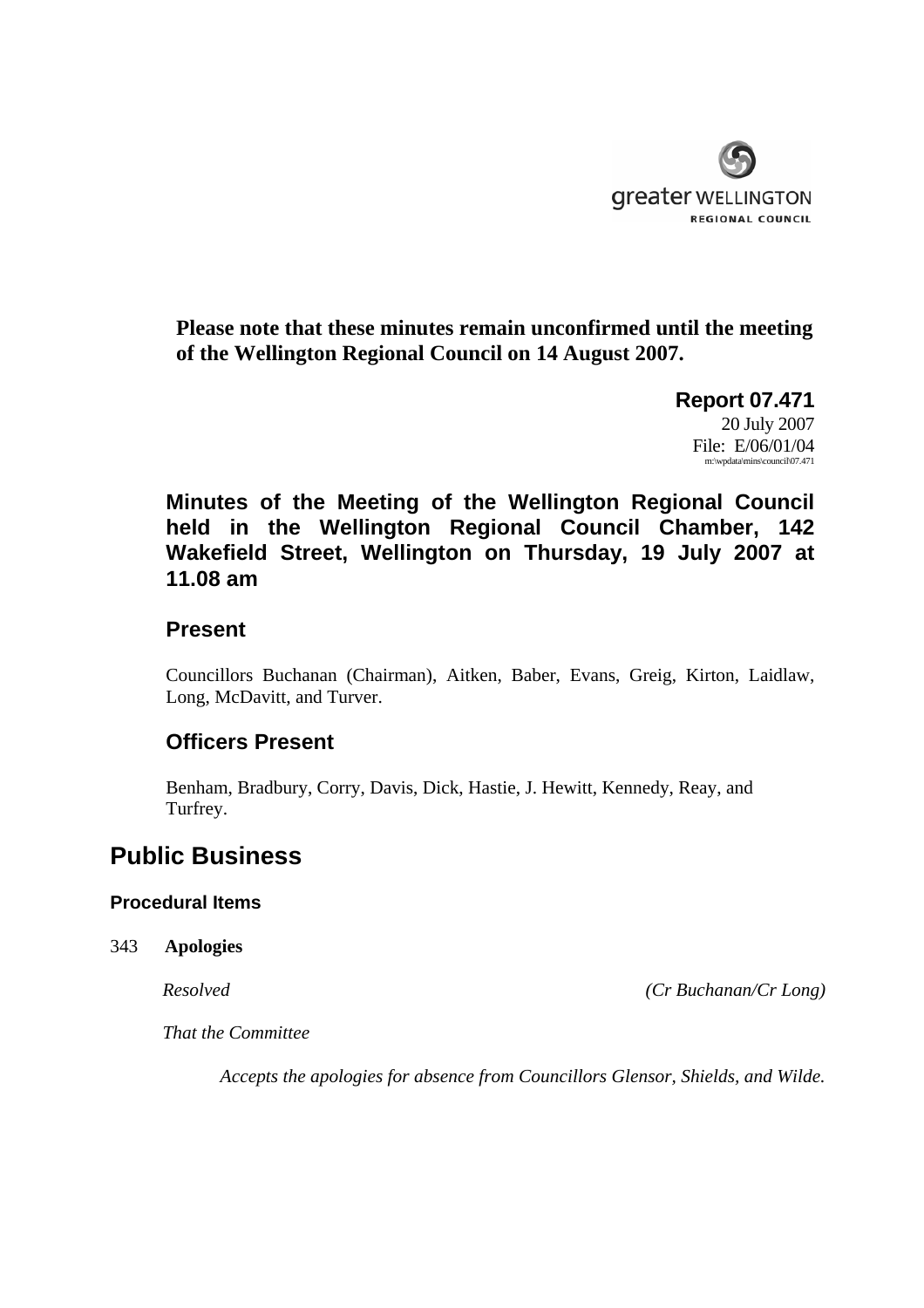### 344 **Confirmation of Minutes**

*Resolved (Cr Buchanan/Cr Turver)* 

*That Council* 

- *(1) Confirms the public and public excluded minutes of the Policy, Finance and Strategy Committee meeting of 28 June 2007, Report 07.439 and Report PE07.440*
- *(2) Confirms the minutes of the Council meeting of 28 June 2007, Report 07.441.*

### **Matter for Decision**

#### 345 **Approval of the Wellington Regional Land Transport Strategy**

**Report 07.458 File: TP**/01/04/02

*Resolved (Cr Turver/Cr Evans)* 

*That Council:* 

- *(1) Receives the report*
- *(2) Notes the contents of the report.*
- *(3) Adopts the Regional Land Transport Strategy as set out in Attachment1.*
- *(4) Notes the Implementation and Corridor Plans documents as set out in Attachment 2.*
- *(5) Notes the Regional Transport Programme 2006/07 2016 as set out in Attachment 3.*
- *(6) Notes that the Implementation and Corridor Plans will need to be reviewed to ensure that they align to the new Regional Land Transport Strategy.*
- *(7) Notes the audit report on the Wellington Regional Land Transport Strategy provided in Attachment 4.*
- *(8) Agrees that the Chair of the Regional Land Transport Committee be authorised to approve minor editorial amendments to the strategy prior to publication.*
- *(9) Notes its appreciation to Councillor McDavitt for his guidance and leadership, and to the Officers and team involved in preparing the Strategy.*

### **Noted**

Officers were asked to consider adding a summary of the Passenger Transport Plan to the Regional Land Transport Strategy document.

### **Reports of Committees**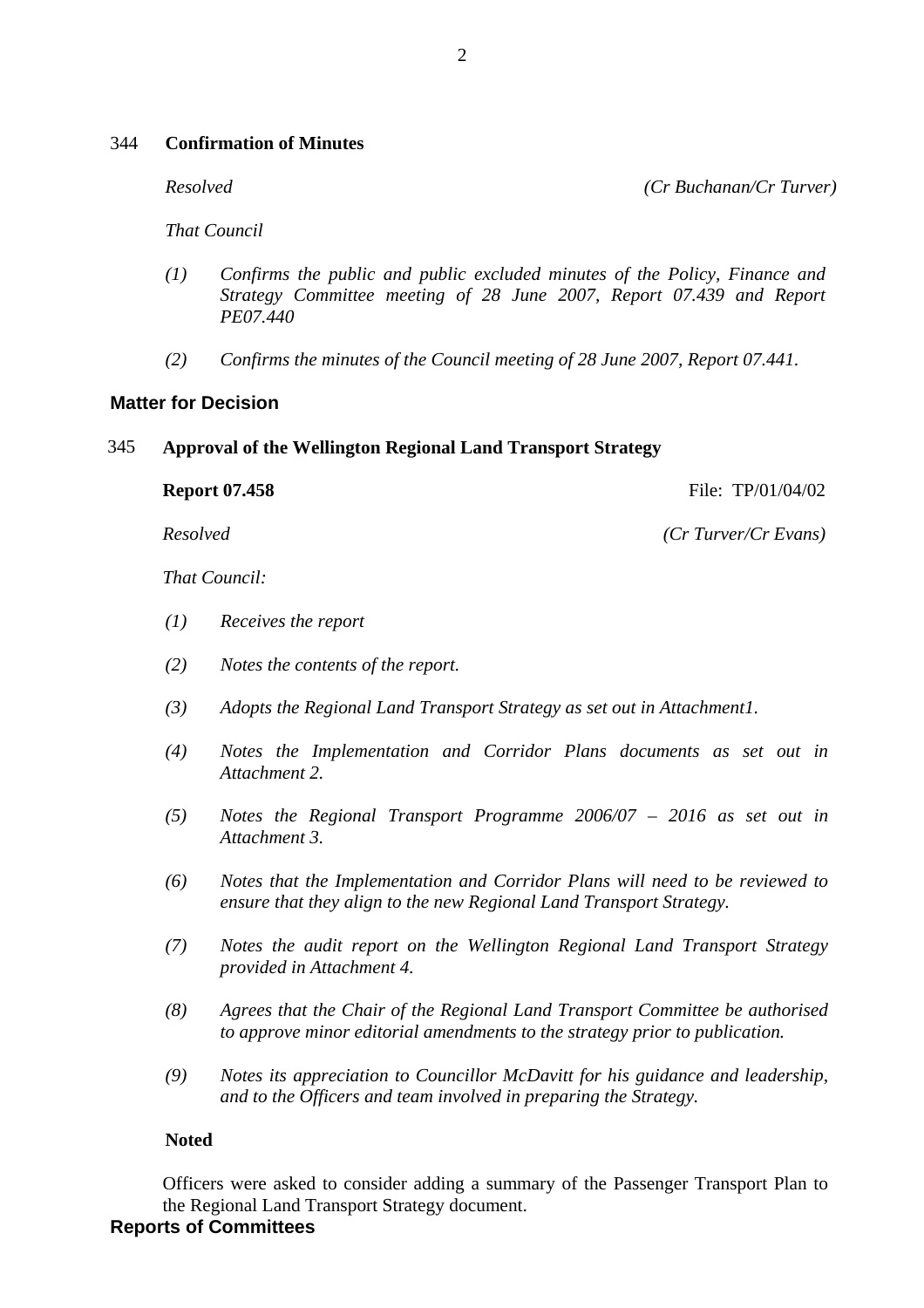## 346 **Policy, Finance and Strategy Committee – 19 July 2007**

**Report 07.442 File: E/06/01/04** 

 *Resolved (C r Buchanan/Cr Long)*

 *That Council* 

 *Adopts the recommendations of the Policy, Finance and Strategy Committee meeting held on 19 July 2007.* 

### 347 **Rural Services and Wairarapa – 19 June 2007**

| <b>Report 07.424</b> | File: $E/06/12/02$  |
|----------------------|---------------------|
| Resolved             | (Cr Long/Cr Kirton) |

 *That Council* 

 *Adopts the report of the meeting of the Rural Services and Wairarapa Committee held on 19 June 2007, items RSW 189 to RSW 197 inclusive.* 

# 348 **Landcare – 20 June 2007**

**Report 07404** File:E/06/16/02

 *That Council* 

 *Adopts the report of the meeting of the Landcare Committee held on 20 June 2007, items LC 216 to LC 227 inclusive.* 

### 349 **Environment – 21 June 2007**

 *That Council* 

 *Adopts the report of the meeting of the Environment Committee held on 21 June 2007, items E271 to E286 inclusive.* 

*Resolved (Cr Laidlaw/Cr Aitken)*

**Report 07409 File: E/06/18/02** 

*Resolved (Cr Turver/Cr Baber)*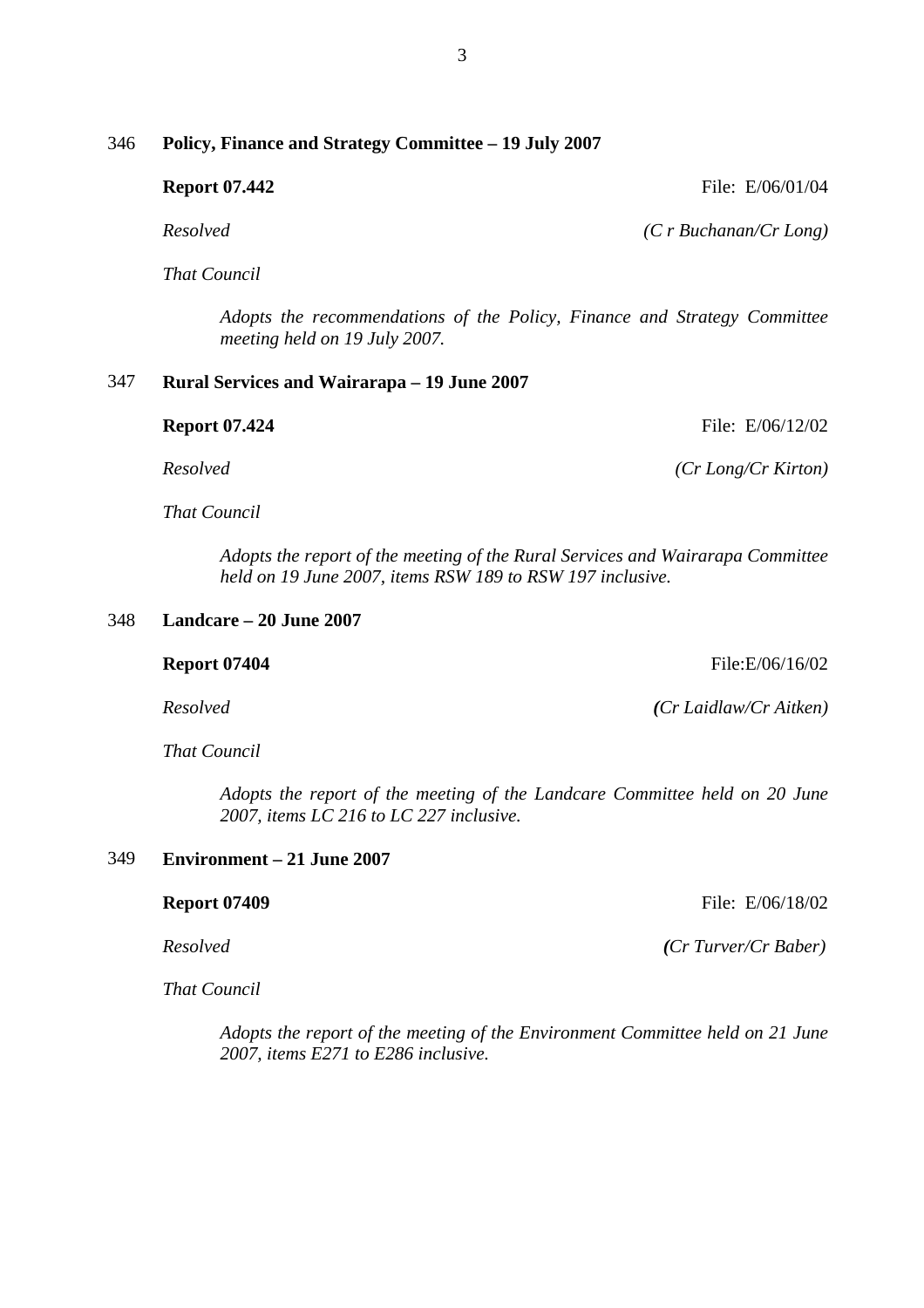# 350 **Passenger Transport – 26 June 2007**

**Report 07.434** File: E/06/19/02

 *Resolved (Cr Greig/Cr McDavitt)*

 *That Council* 

 *Adopts the report of the meeting of the Passenger Transport Committee held on 26 June 2007, items PT 151 to PT 161 inclusive.* 

### 351 **Regional Land Transport – 27 June 2007**

| <b>Report 07.435</b> | File: $E/06/11/02$          |
|----------------------|-----------------------------|
| Resolved             | $(Cr\,McDavitt/Cr\, Evans)$ |

 *That Council* 

 *Adopts the report of the meeting of the Regional Land Transport Committee held on 27 June 2007, items RLT 156 to RLT 165 inclusive, as amended.* 

### 352 **Planning and Monitoring Subcommittee – 3 July 2007**

 *Resolved (Cr Aitken/Cr Buchanan)*

 *That Council* 

 *Adopts the report of the meeting of the Planning and Monitoring Subcommittee held on 3 July 2007, items PMS89 to PMS94 inclusive.* 

## 353 **Utility Services – 10 July 2007**

 *Resolved (Cr Kirton/Cr Laidlaw)*

 *That Council* 

 *Adopts the report of the meeting of the Utility Services Committee held on 10 July 2007, items US96 to US102 inclusive.* 

**Report 07.457 File: E/06/17/02** 

**Report 07.450 File: E/06/24/02**